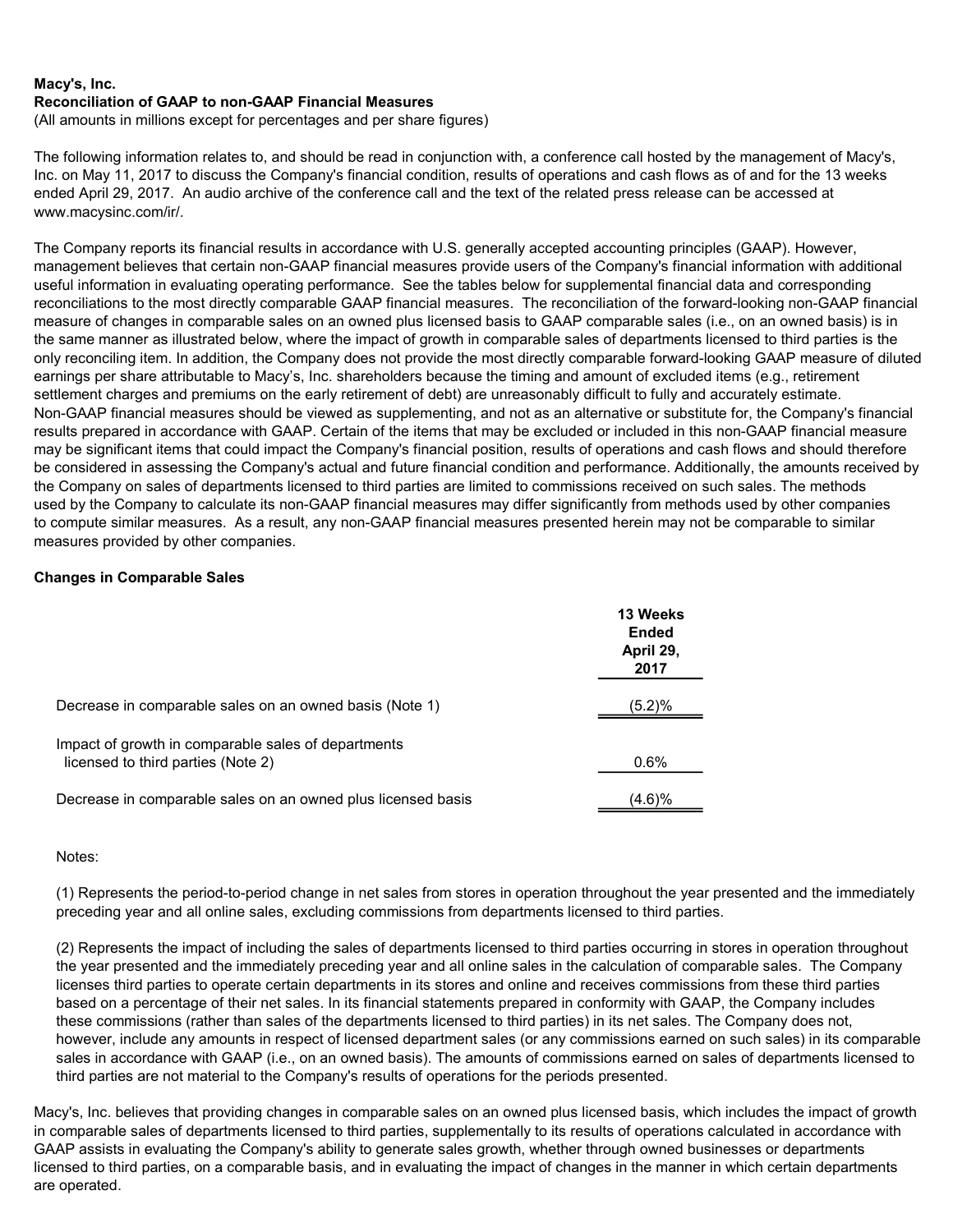(All amounts in millions except for percentages and per share figures)

#### Diluted earnings per share attributable to Macy's, Inc. shareholders, excluding certain items

|                                                                                                                                                       | 13 Weeks<br><b>Ended</b><br>April 29,<br>2017 |        | 13 Weeks<br><b>Ended</b><br>April 30,<br>2016 |        |
|-------------------------------------------------------------------------------------------------------------------------------------------------------|-----------------------------------------------|--------|-----------------------------------------------|--------|
| Most comparable GAAP measure:<br>Diluted earnings per share attributable to<br>Macy's, Inc. shareholders                                              |                                               | 0.23   |                                               | 0.37   |
| Non-GAAP measure:<br>Diluted earnings per share attributable to<br>Macy's, Inc. shareholders                                                          | \$                                            | 0.23   | \$                                            | 0.37   |
| Add back the pre-tax impact of settlement charges                                                                                                     |                                               |        |                                               | 0.04   |
| Add back the pre-tax impact of premiums on the early<br>retirement of debt                                                                            |                                               | 0.02   |                                               |        |
| Deduct the income tax impact of settlement charges and<br>premiums on the early retirement of debt                                                    |                                               | (0.01) |                                               | (0.01) |
| Diluted earnings per share attributable to Macy's, Inc.<br>shareholders, excluding settlement charges and<br>premiums on the early retirement of debt | \$                                            | 0.24   | \$                                            | 0.40   |

Management believes that providing a measure of diluted earnings per share attributable to Macy's, Inc. shareholders excluding the impact of settlement charges and premiums on the early retirement of debt is a useful measure to assist the reader in evaluating the Company's ability to generate earnings and that providing such a measure will allow investors to more readily compare the earnings referred to in the press release to the earnings reported by the Company in past and future periods. Management believes that excluding the impact of settlement charges and premiums on the early retirement of debt from the calculation of this measure is particularly useful where the amounts of such items are not consistent in the periods presented.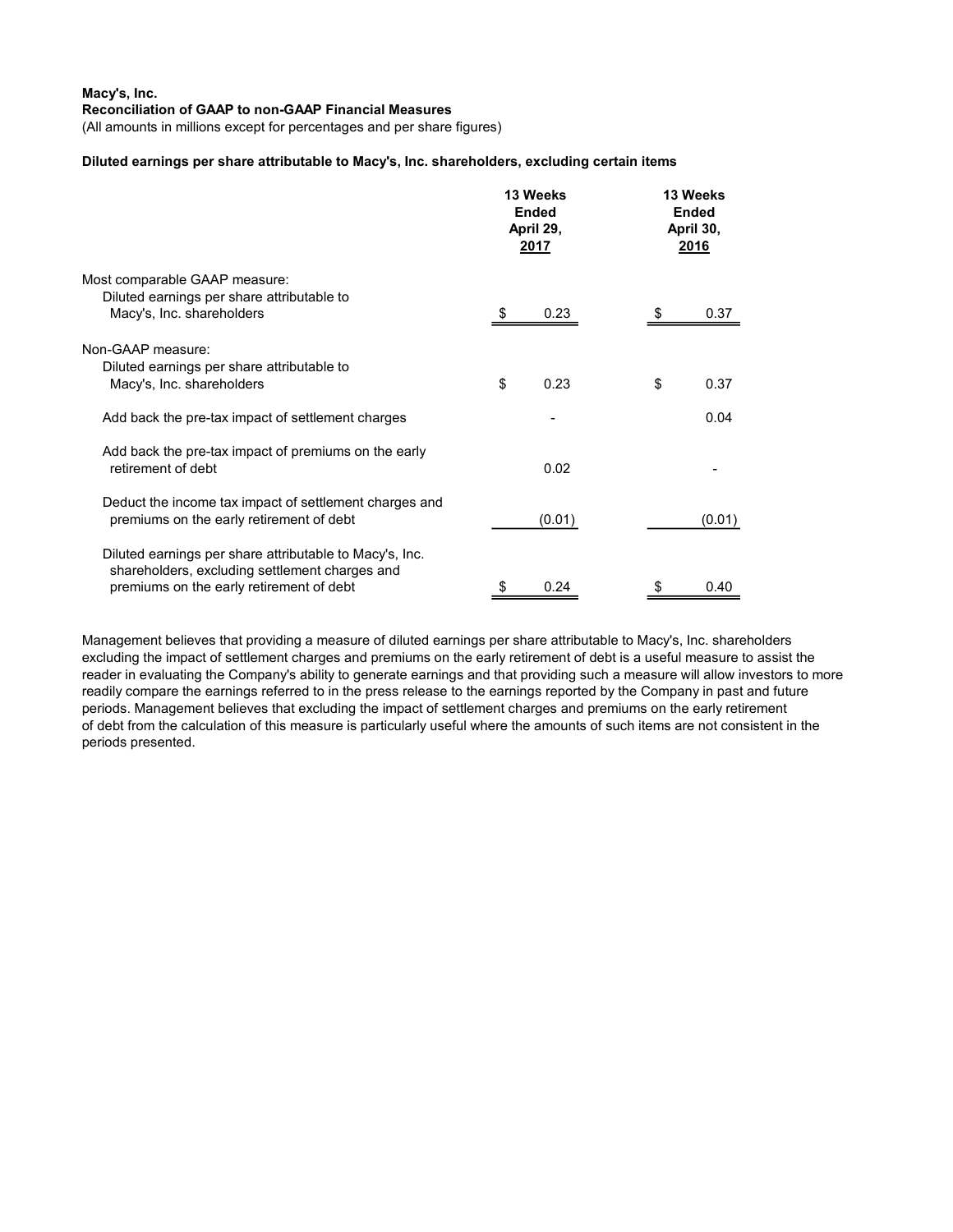(All amounts in millions except for percentages and per share figures)

### Operating income and operating income as a percent to net sales, excluding certain items

|                                                                 | 13 Weeks<br><b>Ended</b><br>April 29,<br>2017 | 13 Weeks<br><b>Ended</b><br>April 30,<br>2016 |       |
|-----------------------------------------------------------------|-----------------------------------------------|-----------------------------------------------|-------|
| Most comparable GAAP measure:<br>Net sales                      | 5,338<br>\$                                   |                                               | 5,771 |
| Operating income                                                | 220                                           |                                               | 276   |
|                                                                 | 4.1%                                          |                                               | 4.8%  |
| Non-GAAP measure:<br>Net sales                                  | 5,338<br>\$                                   | S                                             | 5,771 |
| Operating income                                                | \$<br>220                                     | \$                                            | 276   |
| Add back the impact of settlement charges                       |                                               |                                               | 13    |
| Operating income, excluding the impact of<br>settlement charges | 220                                           |                                               | 289   |
|                                                                 | 4.1%                                          |                                               | 5.1%  |

Management believes that operating income and operating income as a percent to net sales, excluding the impact of settlement charges are useful measures in evaluating the Company's ability to generate earnings. Management believes that excluding these costs from the calculation of these measures is particularly useful where the amounts of such items are not consistent in the periods presented.